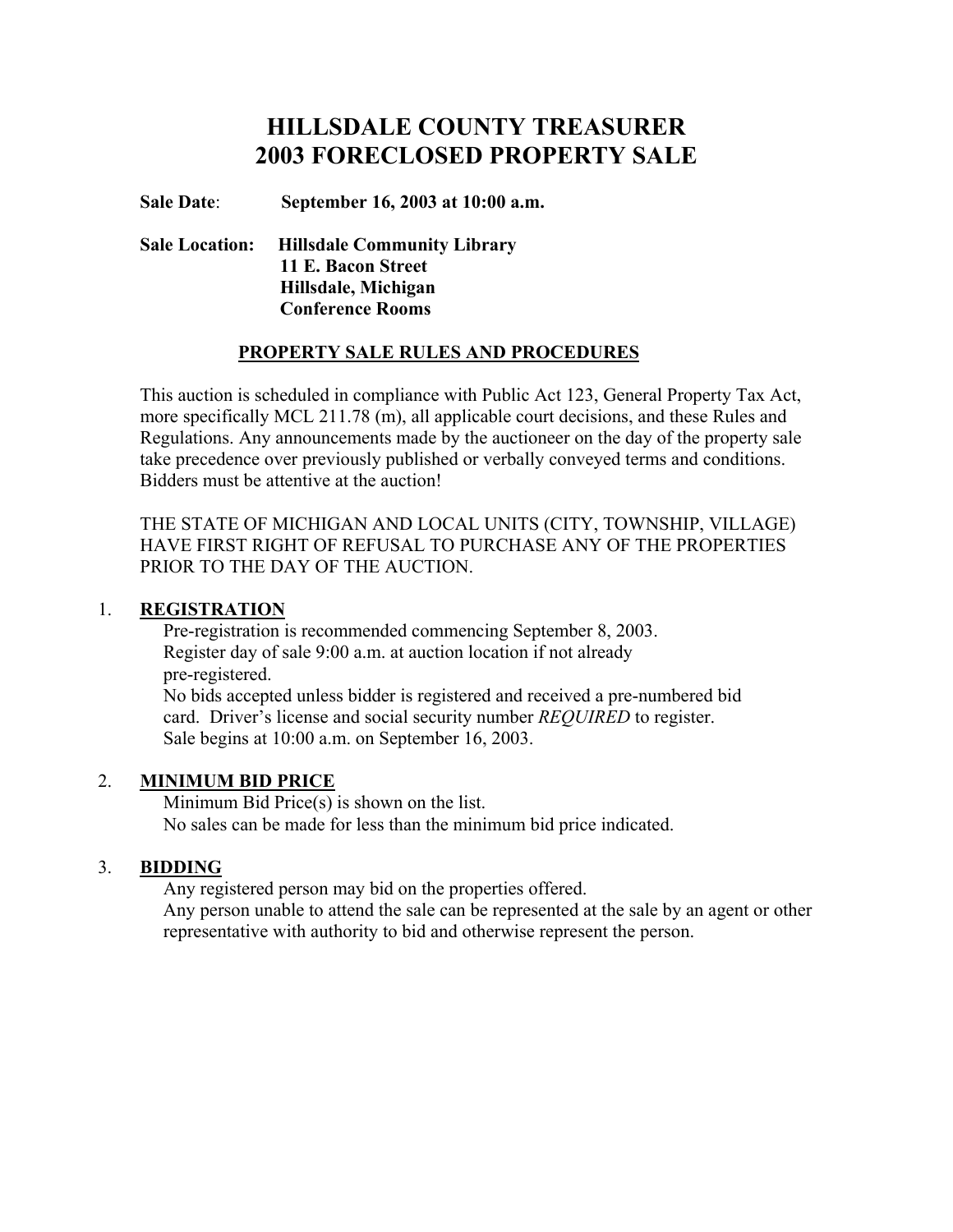Registered bidder is legally and financially responsible for all parcels bid upon whether representing ones self or acting as an agent.

 Each sale unit will be offered in the order appearing on the list. Each sale unit may be offered separately or in combination with an adjoining parcel and will be sold in whichever manner brings the highest total price.

 Each sale will be awarded to the individual bidding the highest amount, equal to or greater than the minimum bid.

*An oral bid accepted at public action is a legal and binding contract to purchase a parcel.*

*No sealed bids will be accepted and the Hillsale County Treasurer reserves the right to Reject any or all bids. BIDS WILL BE ACCEPTED IN INCREMENTS OF \$25.00 OR MORE STARTING WITH THE INDICATED MINIMUM BID. ONCE THE BID IS \$5,000.00 OR MORE, ALL BIDS MUST BE IN INCREMENTS OF \$100.00 OR MORE. Bids must be in whole dollar amounts.*

# 4. **TERMS OF SALE**

Properties are sold on an as-is basis.

 A down payment of 20% is required on all parcels that are not paid in full on the day of the sale.

Full purchase price must be paid by 4:00 p.m. on September 17, 2003.

Bidder is responsible to already have acceptable funds available for payment.

Only Cash or Cashier's Checks accepted as payment.

**NO** personal checks, business checks, money orders or charge cards will be accepted.

All pre-issued cashiers's checks should be made payable to the bidder, and may be signed over to the Hillsdale County Treasurer for successful purchases. The Hillsdale County Treasurer will issue checks back to buyers who owe less than the amount of the pre-prepared cashier's checks. Cashier's checks retrieved for the exact amount during the auction should be made payable to the Hillsdale County Treasurer. All monies paid and all properties bid upon will be forfeited if the purchaser fails to consummate any part of any purchase by 4:00 p.m. September 17, 2003. Bidders who fail to consummate a purchase by 4:00 p.m.September 17, 2003 will be banned from bidding at all future county land auctions.

# **THE COUNTY TREASURER RESERVES THE RIGHT TO CANCEL THE SALE, AT ANY TIME.**

*Any announcements made by the auctioneer on the day of the sale take precedence over previously published or verbally conveyed terms and conditions. Bidders must be attentive at the auction!*

### 5. **PROPERTIES OFFERED**

 The properties were foreclosed for delinquent real property taxes and are offered for sale as required by state law and order of the Circuit Court for the 1<sup>st</sup> Circuit.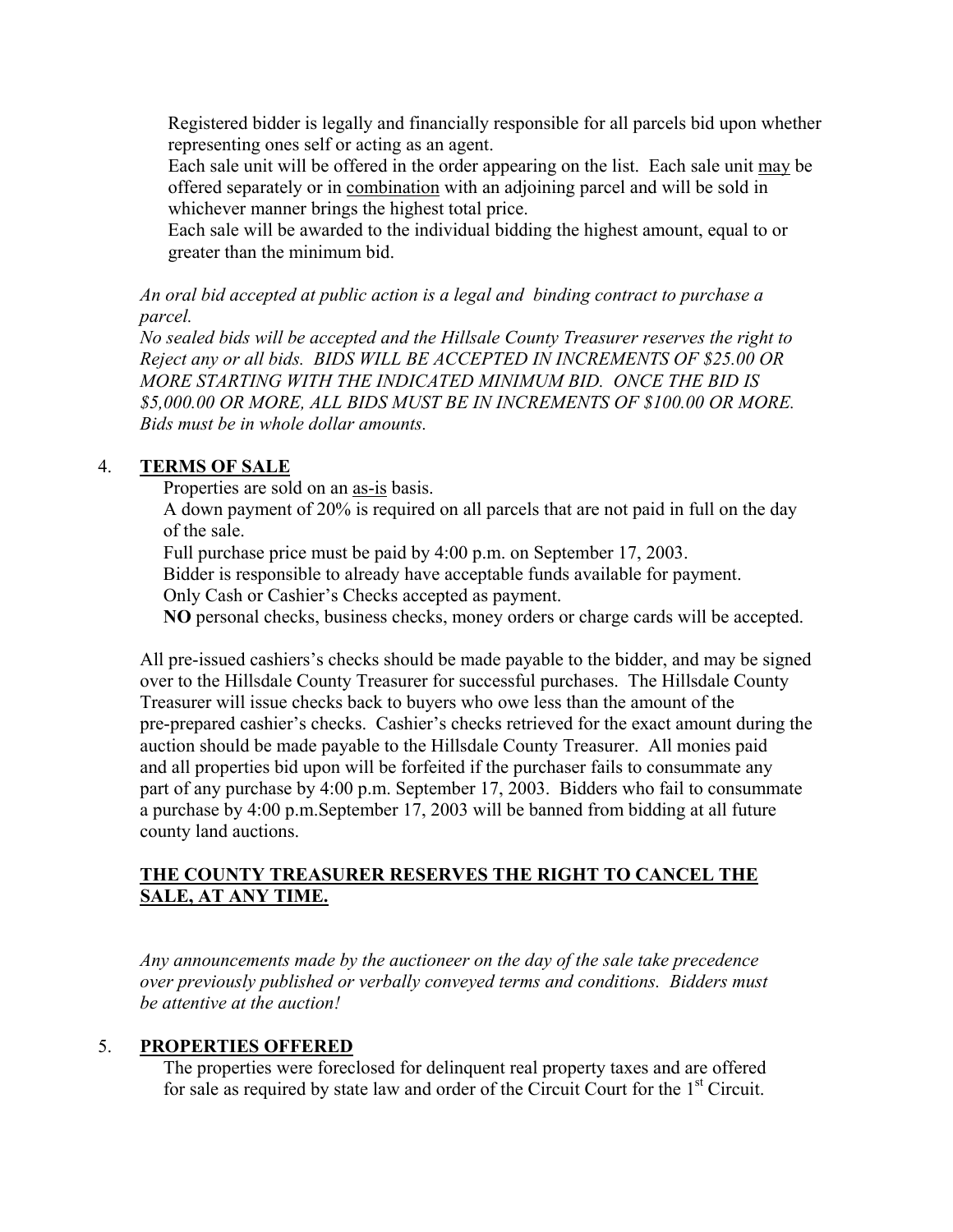Under state law:

- \* Redemption rights to the properties have expired.
- \* All prior recorded and unrecorded interest in the properties were extinguished by court order, except visible or recorded easements or rights-of-way, private deed restrictions, or certain other restrictions or governmental interest in the properties imposed by the State of Michigan.
- \* All liens against the properties under Michigan law, except for future installments of special assessments and certain liens recorded by the State of Michigan were cancelled.
- \* Subject to these exceptions, fee simple title to the properties has vested in the Hillsdale County Treasurer.

The properties are offered for sale as-is. The Hillsdale County Treasurer makes no representations or claims regarding the property, including, but not limited to, fitness for purpose, ingress/egress conditions, covenants, or restrictions.

The properties remain subject to any applicable state, county or local zoning or building codes or ordinances.

The Hillsdale County Treasurer does not guarantee the usability or access to any of the properties. It is the responsibility of prospective purchasers to do their own research as to the use of the properties for their intended purpose and to make a personal inspection of the property to determine if it will be suitable for the purpose for which it is being purchased. Occupied structures may not be entered without the occupant's permission. Secured vacant structures may not be entered.

The properties may be subject to flooding. Any new construction or reconstruction should be elevated above the 100-year flood plain. Also, any filling, dredging or other permanent construction below the ordinary high-water mark of the water body involved, or earth change may be subject to restrictions under state law. The properties may also be subject to wetlands protection under Part 303 the Natural Resources and Environmental Protection Act, 1994 PA 451, as amended.

### 6. **PURCHASE CERTIFICATES**

 Successful bidders will be issued a receipt for their purchases, upon payment. Purchasers will be entitled to deeds for the property descriptions identified by the assigned sale unit numbers noted on the purchase certificates.

# 7. **TITLE BEING CONVEYED**

### **Quit claim deeds will be issued conveying only such title vested in the County Treasurer through tax foreclosure under state law.**

Title insurance companies may or may not issue title insurance on properties purchased at this sale.

 County Treasurer makes no representation as to the availability of title insurance. UNAVAILABILITY OF TITLE INSURANCE IS NOT GROUNDS FOR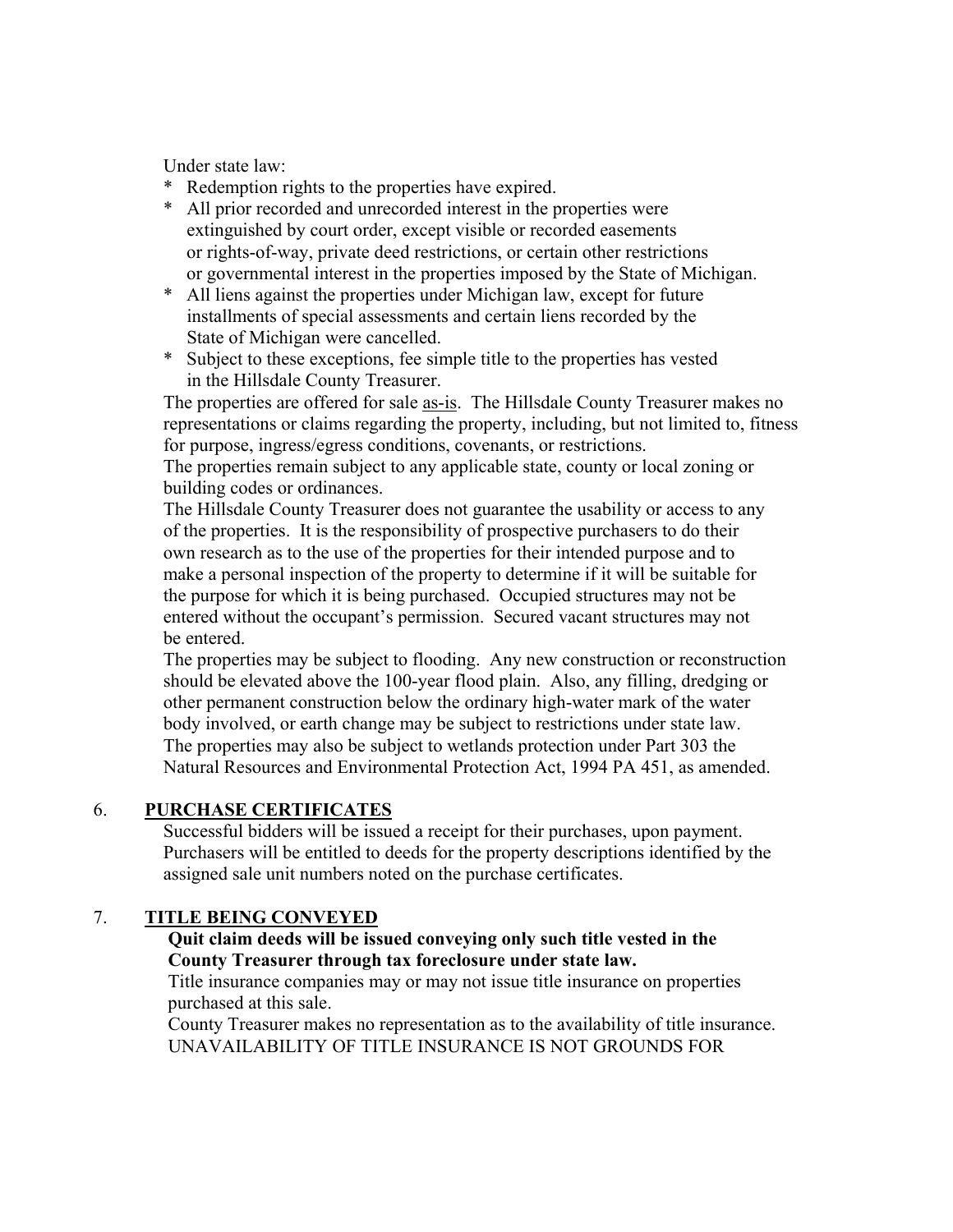### RECONVEYANCE TO THE COUNTY TREASURER.

 After purchase, a purchaser may incur legal costs for a quiet title action to satisfy the requirements of title insurance companies in order to obtain title insurance.

# 8. **DEFERRED ASSESSMENTS AND DISCLOSURES**

 Deferred assessments that are reported to the County Treasurer when it acquires title to tax-reverted parcels are included in the minimum bids. Purchasers may be responsible for deferred assessments that were not reported to the County Treasurer.

# 9. **POSSESSION OF PROPERTY**

 No purchaser should take physical possession of any property bid upon at this sale until a deed has been executed and delivered to the purchaser. Steps should be taken to protect your equity in property purchased by securing vacant structures against entry and obtaining (homeowners) insurance for occupied property.

 Buyers are responsible for contacting local units of government to prevent possible demolition of structures situated on parcels.

Buyers are responsible for eviction of anyone currently occupying the property.

### 10. **CONDITIONS**

 Purchaser accepts the premises in its present **as-is** condition, and releases the Hillsdale County Treasurer from all liability whatsoever arising from any condition of the premises, whether now known or subsequently discovered. Including but not limited to all claims based on environmental contamination of the premises.

 **A person who acquires property that is contaminated (a facility pursuant to Section 20101 (1) (I) of the Natural Resources and Environmental Protection Act (NREPA), 1994, P.A. 451, as amended) as a result of release (s) of a hazardous substances(s) may become liable for all costs of cleaning up the property and any other properties impacted by the realease(s). Liability may be imposed upon the person acquiring the property even in the absence of any personal responsibility for, or knowledge of, the release. Protection from such liability may be obtained by conducting a Baseline Environmental Assessment (BEA) as provided for under Section 20126(1) @ of NREPA. However, the BEA must be conducted prior to or within 45 days of the earliest date of purchase or occupancy of the property. Persons who acquire contaminated property may have due care obligations under Section 20107 a of NREPA even if they conduct a BEA and are not liable for the contamination.**

 **Pursuant to Part 102 of the NREPA, the person(s) responsible for an activity**